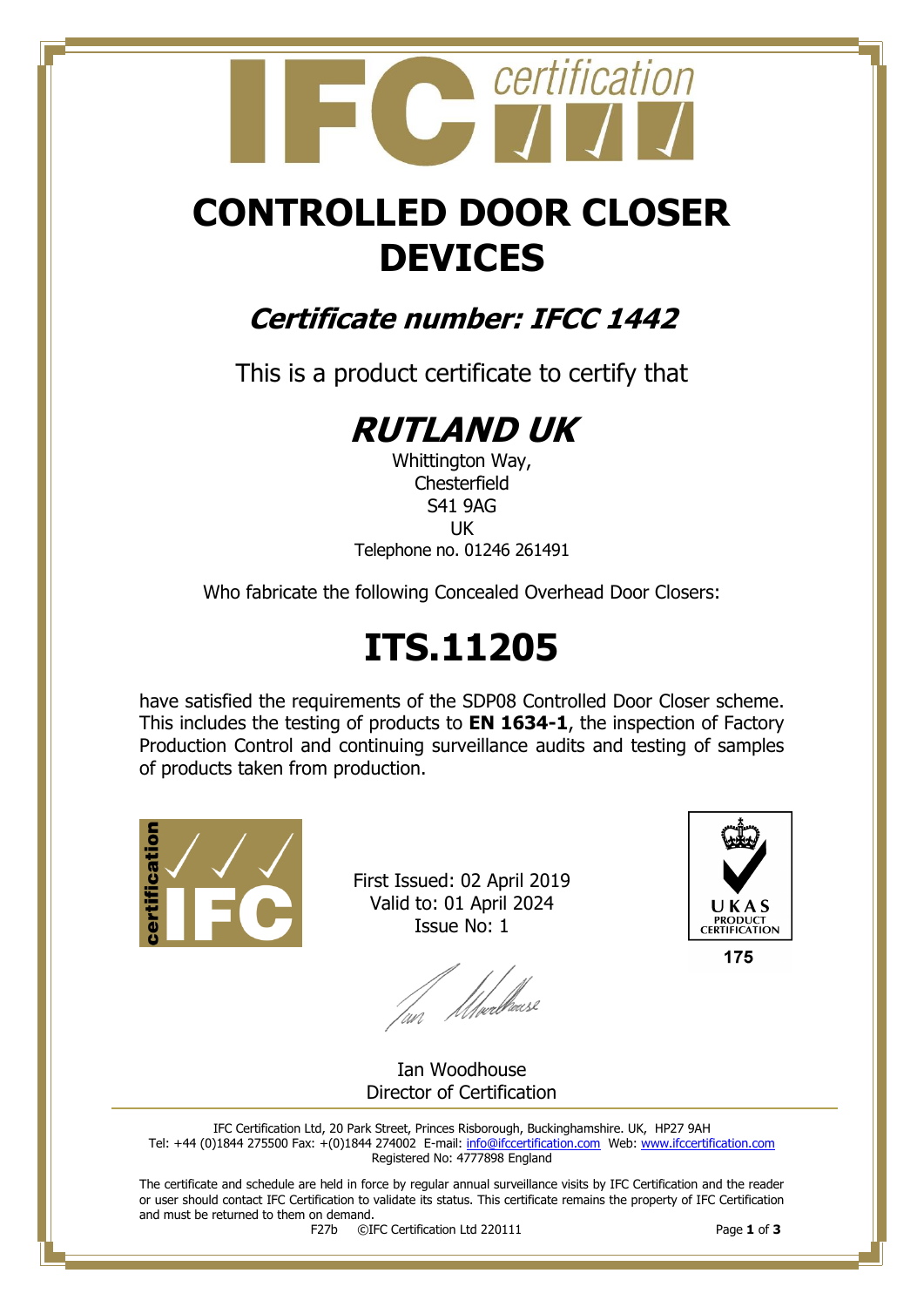certification C certi

### **Rutland ITS.11205.2 Concealed Overhead Door Closer**

This approval only relates to its use with the door assemblies and configurations identified in **PAR/19050/01**

-

Acceptable doorset types and fire resistance periods are identified in the table below: -

| <b>Approved Door Types</b> |              |           |    |                         |            |            |  |  |  |
|----------------------------|--------------|-----------|----|-------------------------|------------|------------|--|--|--|
| <b>FR</b>                  | <b>IMM</b>   | <b>MM</b> | TΤ | <b>ITT</b>              | <b>ITM</b> | <b>ITC</b> |  |  |  |
| <b>FD20</b>                | Y            | v         | v  | X                       |            |            |  |  |  |
| <b>FD30</b>                | Y            | Y         |    | $\mathbf X$             | Y          |            |  |  |  |
| <b>FD60</b>                | Y            | Y         | Y  | ν                       | Y          | v          |  |  |  |
| <b>FD90</b>                | Y            | Y         | Y  | V                       | Y          | Y          |  |  |  |
| <b>FD120</b>               | Y            | v         | Y  | V                       | v          | v          |  |  |  |
| <b>FD240</b>               | v            | Y         | Y  | Y                       | v          |            |  |  |  |
| <b>E20</b>                 | Y            | Y         |    | Y                       | Y          |            |  |  |  |
| <b>EI20</b>                | X            | Y         |    | X                       | v          |            |  |  |  |
| <b>E30</b>                 | X            | Y         |    | $\overline{\mathbf{X}}$ |            |            |  |  |  |
| <b>EI30</b>                | Y            | Y         |    | X                       | Y          |            |  |  |  |
| <b>E60</b>                 | $\mathbf{X}$ | Y         | Y  | ν                       | Y          | Y          |  |  |  |
| <b>EI60</b>                | X            | Y         | Y  | $\mathbf v$             | Y          | Y          |  |  |  |
| <b>E90</b>                 | X            | Y         | Y  | $\mathbf{v}$            | Y          | Y          |  |  |  |
| <b>EI90</b>                | X            | Y         | Y  | V                       | Y          |            |  |  |  |
| E120                       | $\mathbf{X}$ | Y         | Y  | $\mathbf{v}$            | X          | Y          |  |  |  |
| <b>EI120</b>               | X            | v         | X  | X                       | Y          | v          |  |  |  |
| E240                       | X            | Y         |    | X                       | Y          |            |  |  |  |
| <b>EI240</b>               | X            | X         | X  | X                       | X          | X          |  |  |  |

#### Key

**Type TT** - 20 minute doorsets that consist of non-metallic leaves in timber frames that do not contain intumescent materials in the frame to leaf gap.

**Type ITT** - 20 minute to 120 minute doorsets containing intumescent seals and consisting of non-metallic faced and edged leaves hung in timber frames

**Type ITM** - 20 minute to 120 minute doorsets containing intumescent seals and consisting of non-metallic faced and edged leaves hung in metal frames.

**Type ITC** - 20 minute to 120 minute doorsets containing intumescent seals and consisting of non-metallic faced and edged leaves hung in proprietary composite frames, of which the principal material is other than timber or metal but which may include any other materials.

**Type MM** - 20 minute to 240 minute doorsets that consist of metallic leaves in metallic frames that do not contain intumescent materials in the frame to leaf gap.

**Type IMM** - 20 minute to 240 minute doorsets that consist of metallic leaves in metallic frames that contain intumescent materials in the frame to leaf gap.

The certificate and schedule are held in force by regular annual surveillance visits by IFC Certification and the reader or user should contact IFC Certification to validate its status. This certificate remains the property of IFC Certification and must be returned to them on demand.<br> $F27b$   $\odot$ I

F27b ©IFC Certification Ltd 220111 Page **2** of **3**